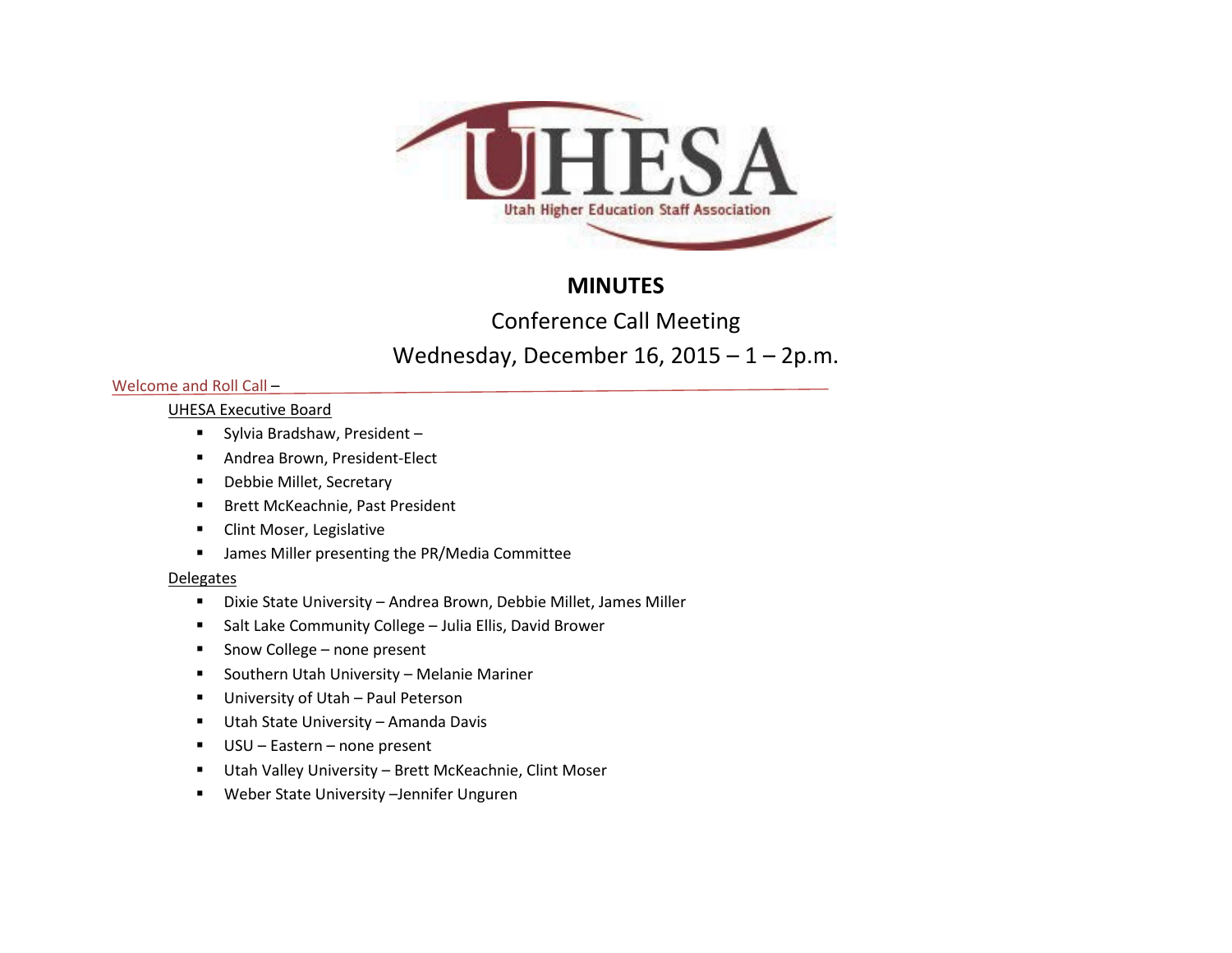## UHESA Meeting Schedule –

#### UHESA 2015-2016 Meeting Schedule

- *January 28th – UHESA Day at the Capitol – Aspen Room has been scheduled from 9-2p.m.*
- February 17th *Conference Call 1:00-2:00 PM*
- March 16th *Conference Call 1:00-2:00 PM*
- *April 1st @ Dixie* (Presentation of Bring A Friend at BOR-hopefully) Possibly March 31-Apr 1 –two day conference
- May 18th *Conference Call 1:00-2:00 PM*
- June 15th *Conference Call 1:00-2:00 PM*
- *July 14-15 – Annual Conference @* **Utah State** (SUU backup)

## Minutes & Approval –

The November minutes were approved and passed. Have James put the minutes on the UHESA website

## Legislative Committee Report –

Clint said that UHESA Higher Ed Day at the Capitol is still set for Jan.  $28<sup>th</sup>$ . The legislators are still waiting to see what their own schedules will be, but Clint has contacted some of the legislators that might be able to come and visit with us. We are especially hopeful that some will be from the Higher Ed Appropriations Committee. We need to spread the word on all of our campuses by next week about UHESA Day and then do another reminder a couple of weeks before the actual event. Typically we encourage staff planning to attend UHESA Day to take a personal day or use vacation days. Some legislators have trouble with staff being paid to lobby to them. Clint will email his representative to let them know he will be there. He will draft something we could all use. Sometimes the legislators will give you their contact information.

Sylvia said that in year's past we have sent out a UHESA letter. Clint didn't feel the letter was as effective as communicating with a personal contact. Holly got feedback that some noticed they didn't receive a letter last year and wondered why they didn't get it. Holly thought we should still send a letter and follow up with a personal contact. Clint felt like it was probably only the interns that saw the letters. If the letter isn't from their own constituents they aren't going to pay as much attention. A card that we can hand to them that day or can be given to them might be good that lists the talking points we are interested in or have discussed with them. David wondered if we could combine the letter and the card to our individual representative. Clint thought a postcard might be better. Deb added that any handwritten message on the card or letter might be more effective and get noticed more. Sylvia assigned Clint to come up with a contact card.

Sylvia asked Clint whether we want to have a part of Jan 20<sup>th</sup> conference call be talking about the final elements concerning UHESA Day.

#### Treasurer's Report –

Vern was not available to report, but Sylvia asked everyone to double check to see if your institution has paid their dues.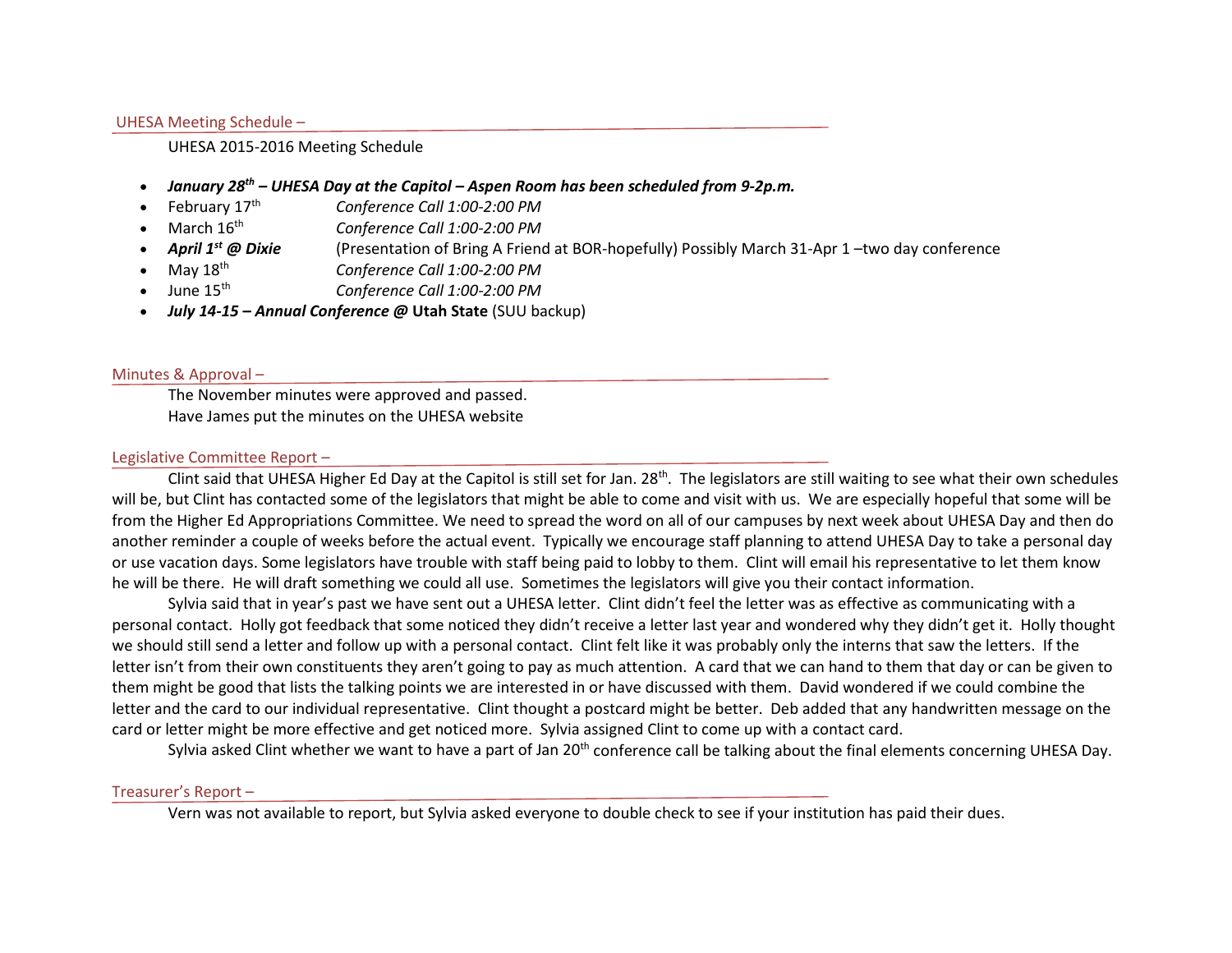#### PR/Media Report –

Sylvia asked if everyone had seen the Higher Ed Matters article. She was discouraged that they had reworded the article, especially since we had taken such time to have the article worded like we wanted. Brett was even more than discouraged! If they are going to keep rewriting our articles, it isn't advantageous for us to keep submitting articles. They were some mistakes and Sylvia contacted them and they were quick to correct them.

James said we have to be vigilant about any articles we submit and be ready to make corrections when they reword what we have submitted. James said the PR committee has met once. We will draft another article about the BFF Initiative and then have the PR committee review it and submit it. James will put the last several months minutes on the website. Sylvia asked James to put information about the BFF Initiative on the main UHESA website as a link to the various institutions BFF event information. James wondered if he had an assignment from last month in regards to the BFF, but David said that he had agreed to do most of the creation of flyers and logos.

#### Constitution and By-Laws –

Brett was taking care of his wife and some medical issues and so we will table the discussion about the constitution until later.

#### Comparison Point / Topical Survey–

Dixie - Andrea indicated that at Dixie they are meeting tomorrow about the BFF event. Last week several met with a woman who returned to school and finished her degree and wrote an extensive paper about her experiences and ideas and solutions that would make this an improved process for other returning students.

SLCC - Julia and David will be hosting a BFF Open House on March 9<sup>th</sup> at SLCC that will be revolving around the BFF theme and Exploring SLCC. David is working with their marketing department. Deb has sent attachments of David's flyer and logo for everyone to look at. They will also be meeting with SLCC's President.

U of U -Paul indicated that as he and Jan have conferred, they realized that the U of U already has a lot of other initiatives that the U of U is placing higher priorities on, but Paul and Jan will see if there is anything they can piggyback the BFF program onto. Sylvia asked if there was a link that we could include to send people to for the U of U information. Paul also let us know that he is moving to a new position and a new department.

USU - At USU, Amanda said they were like the U of U. Their president has asked that they associate onto initiatives they are already doing. Todd or Amanda will send a link for their school's information.

UVU - Clint wasn't aware of what had been discussed for UVU, but he would check with Brett and Sherry.

Weber – Jenni said they were still planning for their event and had already sent her information to all of us. They will be collaborating with their BFF ideas with Wildcat Welcome/Major Fest on Wed., Feb 10<sup>th</sup>. She will keep us updated with anything new.

Sylvia asked if all of the schools will continue to keep us informed about details of your events by January 20<sup>th</sup> if not earlier. Send the details to Sylvia at [bradshaw@dixie.edu](mailto:bradshaw@dixie.edu) or Deb at [millet@dixie.edu](mailto:millet@dixie.edu). There were a few changes that needed to be made to the BFF flyer and logo. SUU needed to be added to the institutions at the bottom and the schools needed to be geographically relocated. We need to keep it as